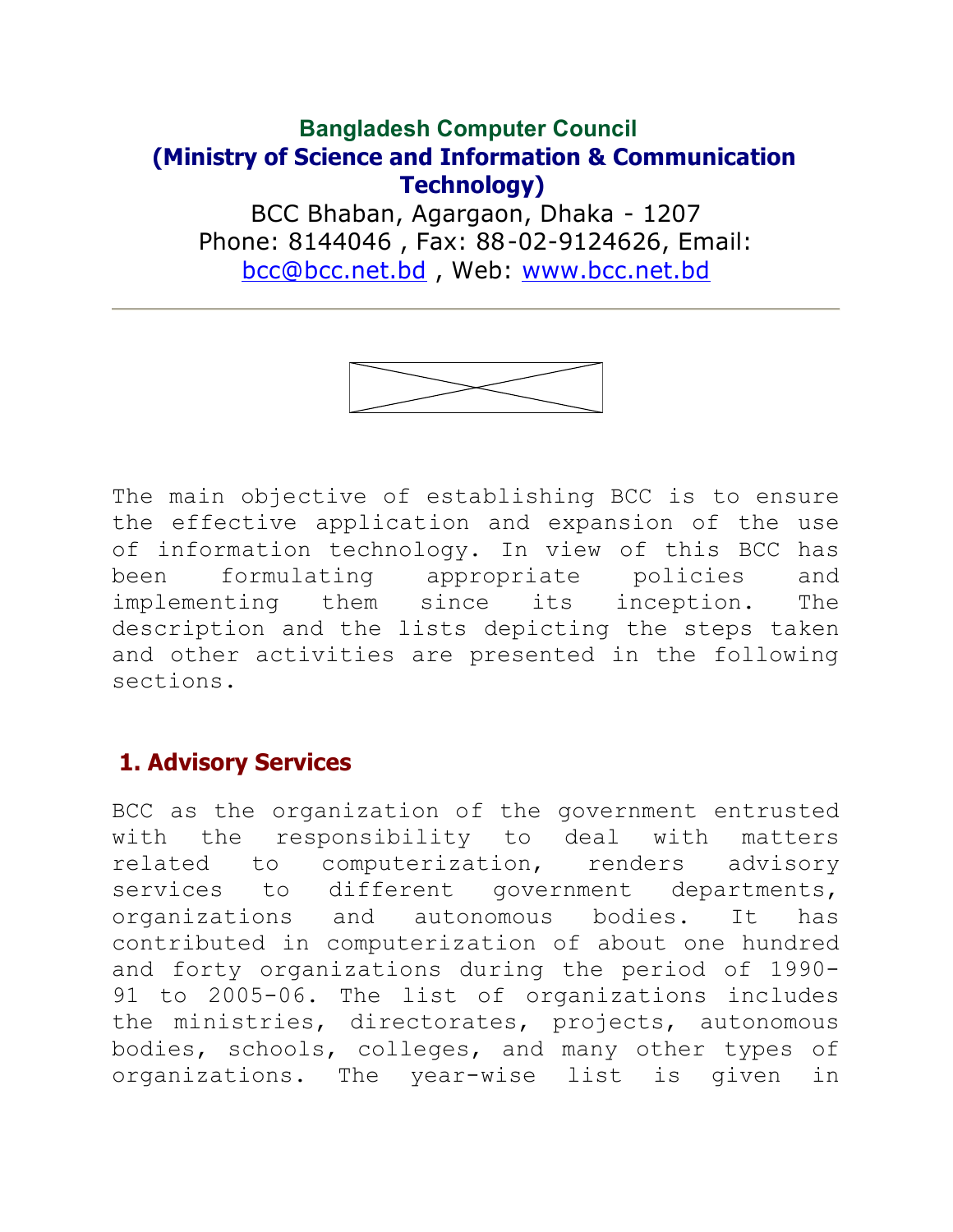Annex-A.

#### **2. IT- Based Training Courses**

Computer related training is important in developing skilled manpower in information technology. Training has an important place among the activities of BCC. During the year 1990-91 to 1996-97 a total of three hundred and sixty one trainee has been trained under the training program. A large part of this group is the officials and staffs from government and autonomous bodies. Besides, the teachers of different schools, colleges and other educational institutions and private candidates took part in the training program.

### **3. Development Projects Taken And Implemented**

Keeping in view a number of objectives, such as:

(1) Expansion of activities of BCC;

(2) Expansion of uses of computer and IT in the country;

(3) Development of skilled manpower;

(4) Expansion of IT-based export business.

#### **Annexure - A**

#### **List of Advisory Services**

#### **Section-1**

1. Ministry of Local Government, Rural Development and Co-operative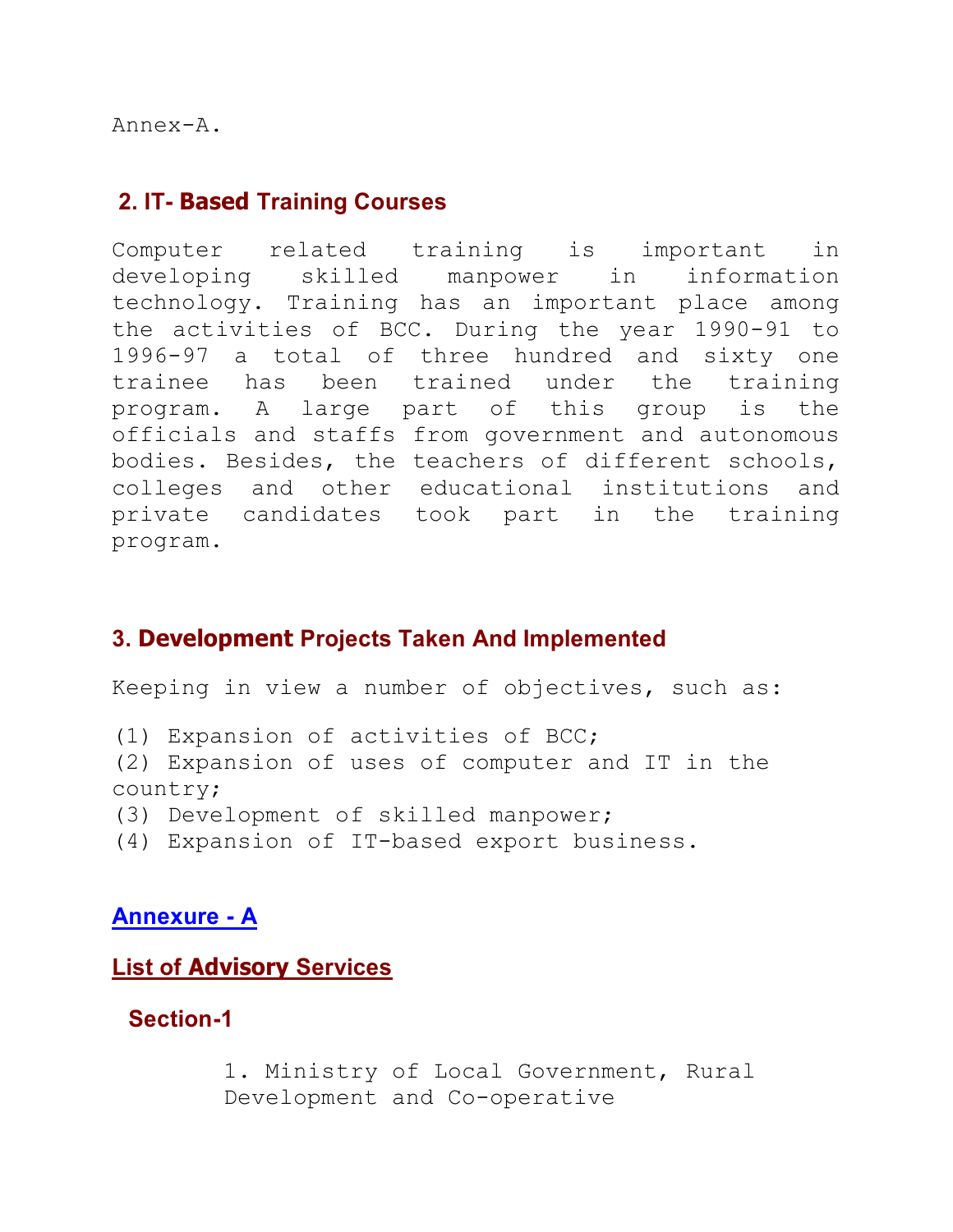2. NGO Bureau, President's Secretariat 3. House Building Research Institute, Mirpur, Dhaka 4. Planning Division, Ministry of Planning 5. Trading Corporation of Bangladesh 6. ESP, Tariff Commission 7. National Museum 8. National Broadcasting Authority 9. Directorate of Narcotics Control 10. Central Public Library 11. Bangladesh Shipping Corporation 12. Bangladesh Ordinance Factory 13. Ministry of Foreign Affairs 14. Bangladesh Petroleum Institute 15. President Security Force 16. National Board of Revenue 17. Directorate of Youth Development 18. Architecture Department, Poorta Bhaban 19. Planning Commission, Socio-Economic Infrastructure Division, Public Administration, Manpower, Science and Technology Division 20. Bangladesh Bank, Head Office 21. Passport and Immigration and Special Branch of Police 22. Defense services Command and Staff College, Mirpur 23. Institute of Mental Health and Research, Sir Salimullah Medical College Hospital 24. General Manager, Chittagong Telecommunication Office, T&T Board, Chittagong 25. Land Appeal Board, Segun Bagicha, Dhaka 26. Finance Division, Government of Bangladesh 27. Information Management Section,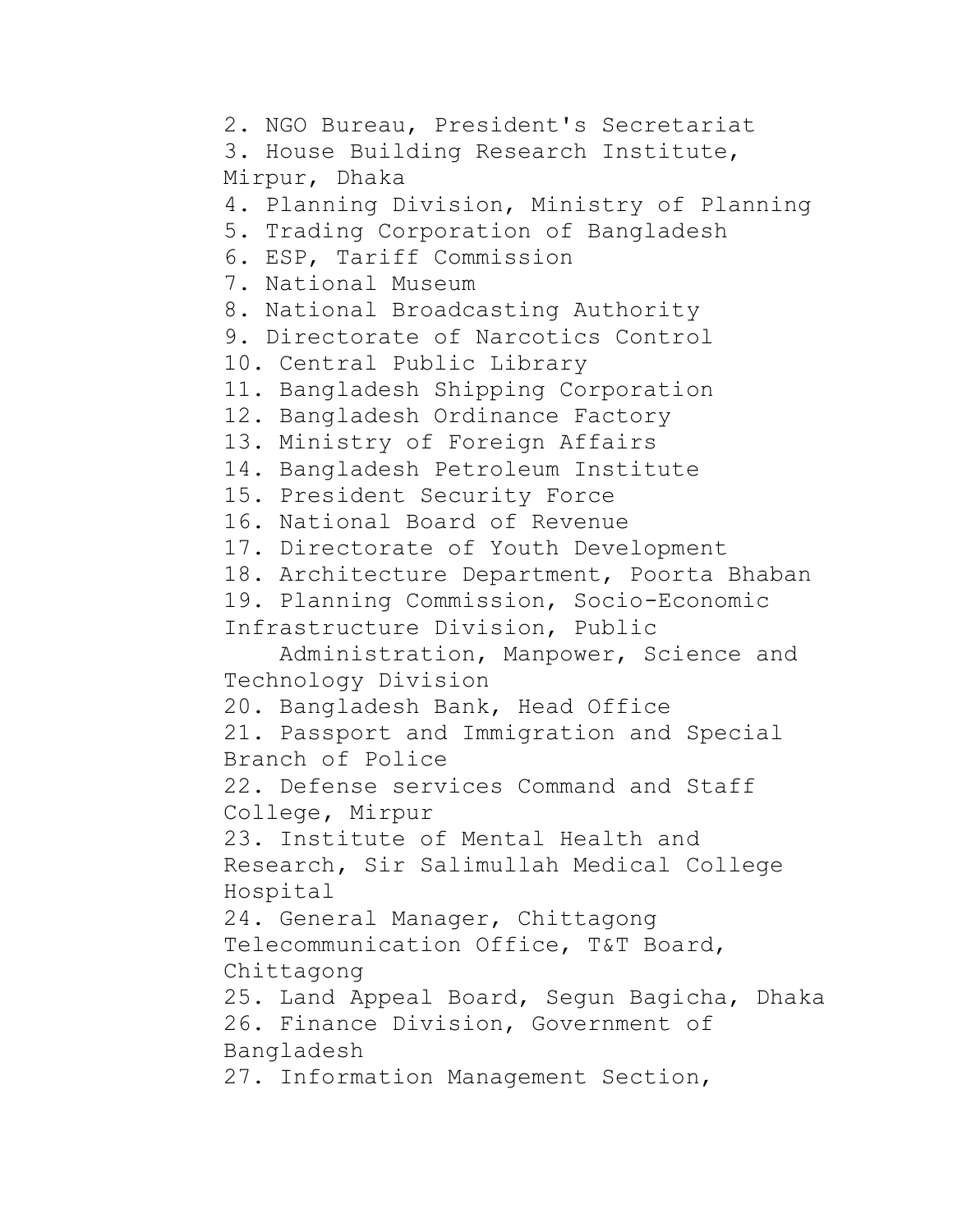Directorate of Family Planning 28. Ministry of Women Affairs

### **Section-2**

1. Institute of Mental Health and Research, Sir Salimullah Medical College Hospital. 2. Bangladesh Telephone and Telegraph Board, Office of Chief Executive, Chittagong Telecommunication Region, Chittagong 3. Land Appeal Board, Segun Bagicha, Dhaka 4. Finance Division, Ministry of Finance 5. Directorate of Family Planning, Information Management Section 6. Directorate of Women Affairs 7. Ministry of Industry 8. East Bengal Regimental Centre 9. Sonali Bank, Head Office 10. Trading Corporation of Bangladesh 11. Election Commission Secretariat 12. Arab Bangladesh Bank 13. Cabinet Division 14. Fouzderhat Cadet College 15. Bangladesh Lok & Karushilpa Foundation

## **Section-3**

- 1. Ministry of Foreign Affairs 2. Ministry of Home Affairs
- 3. Election Commission Secretariat
- 4. National Board of Revenue
- 5. Bangladesh Road Transport Authority (BRTA)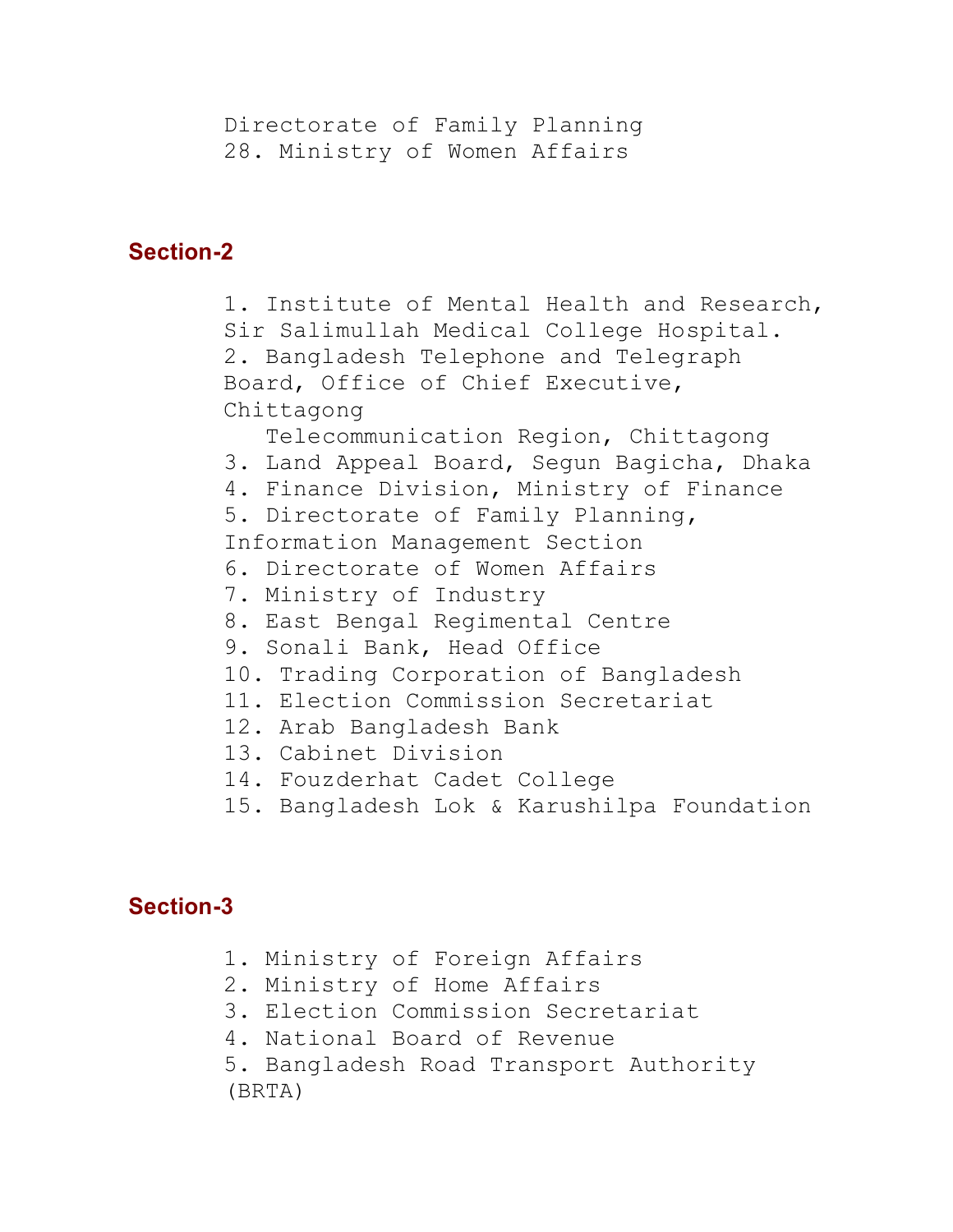```
6. Ministry of Law, Justice and 
Parliamentary Affairs
7. Cabinet Division
8. Prime Minister's Secretariat
9. Science and Technology Division, 
Ministry Education
10. Fouzderhat Cadet College
11. Sonali Bank, Head Office
12. Meghna Petroleum
13. Directorate of Printing, Paper, Forms 
and Publications
14. Islamic Foundation
15. President's Secretariat
16. Bangladesh Petroleum Corporation
17. Mohammadpur Fertility Services and 
Training Centre
18. Bangladesh Ordinance Factory, Gazipur
19. Bangladesh Lok & Karushilpa Foundation
20. Bangladesh Biman
21. Defense Services Command and Staff 
College
22. Ministry of Relief and Rehabilitation
23. Bangladesh Film Archive
24. Bangladesh Public Administration 
Training Centre (BPATC)
25. Ministry of Food
26. Dhaka City Corporation
27. Dhaka Education Board
28. Directorate of Bangladesh Land Record 
and Survey
29. Ministry of Health and Family Welfare
30. BANSDOC
31. Bangladesh National Parliament 
Secretariat
32. Bangladesh National Cadet Corps
33. National Security & Intelligence 
Department
34. Ministry of Finance
```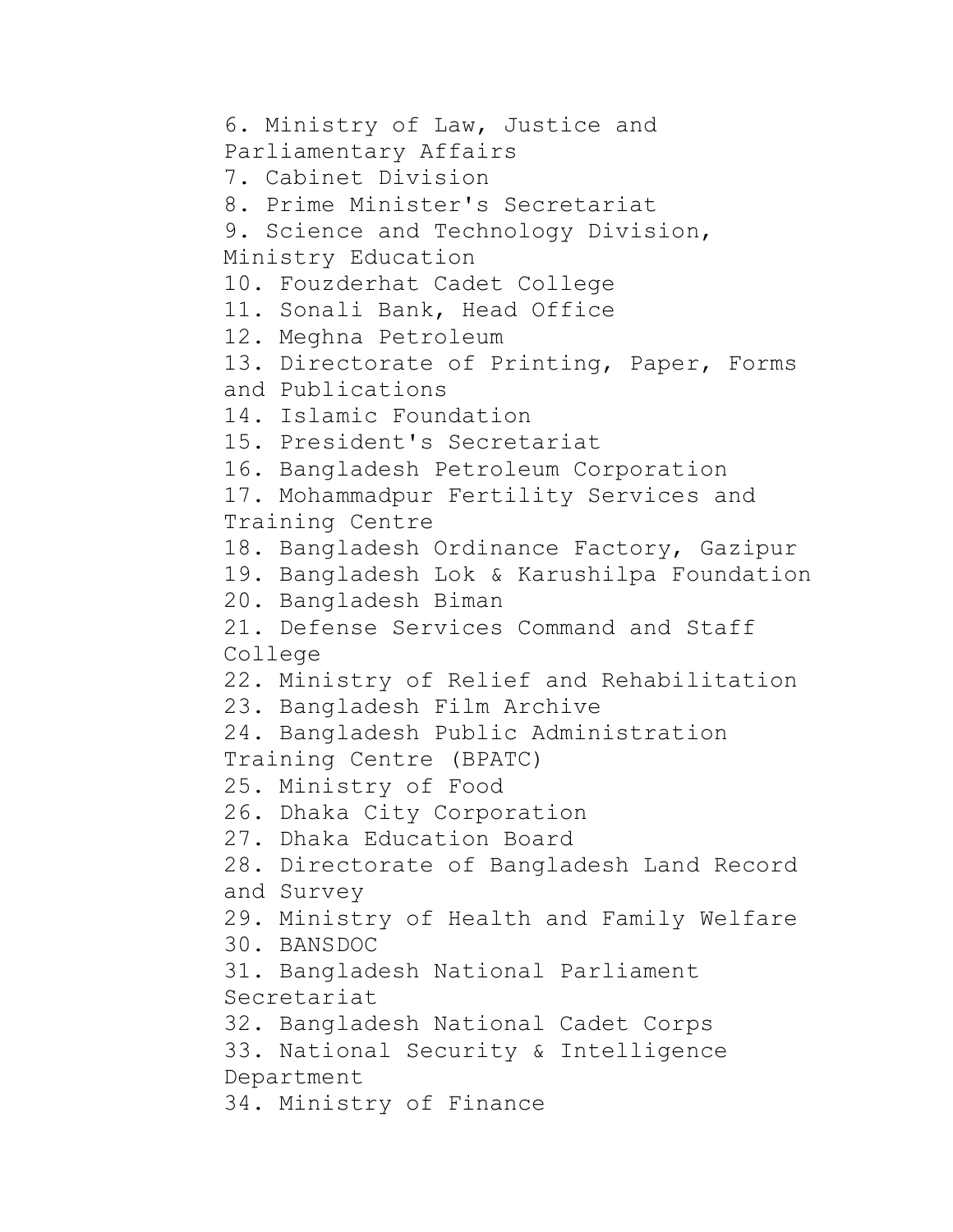- 35. National Public Library
- 36. Social Science Research Council
- 37. C & G Office

#### **Section-4**

```
1. C & G Office
2. Primary and Mass Education Department
3. Bangladesh Road Transport Authority 
(BRTA)
4. Bangladesh Public Administration 
Training Centre (BPATC)
5. Dhaka Education Board
6. National Parliament Secretariat
7. National Broadcasting Corporation
8. Bangladesh Shishu Academy
9. Bangladesh Railway
10. Implementing, Monitoring and Evaluation 
Division, Ministry of Planning
11. Directorate of Police
12. Ministry of Education
13. BANSDOC 
14. Prime Minister's Secretariat
15. Dhaka WASA
16. RAJUK
17. Directorate of Government Transport
18. Thana Health Complex
19. Election Commission
20. Ministry of Science and Technology
21. Postal Department
22. Ministry of Religion
23. Ministry of Information
24. Ministry of works
25. Bangladesh Krishi Bank
26. Cabinet Division
27. Administrative Reform Committee
```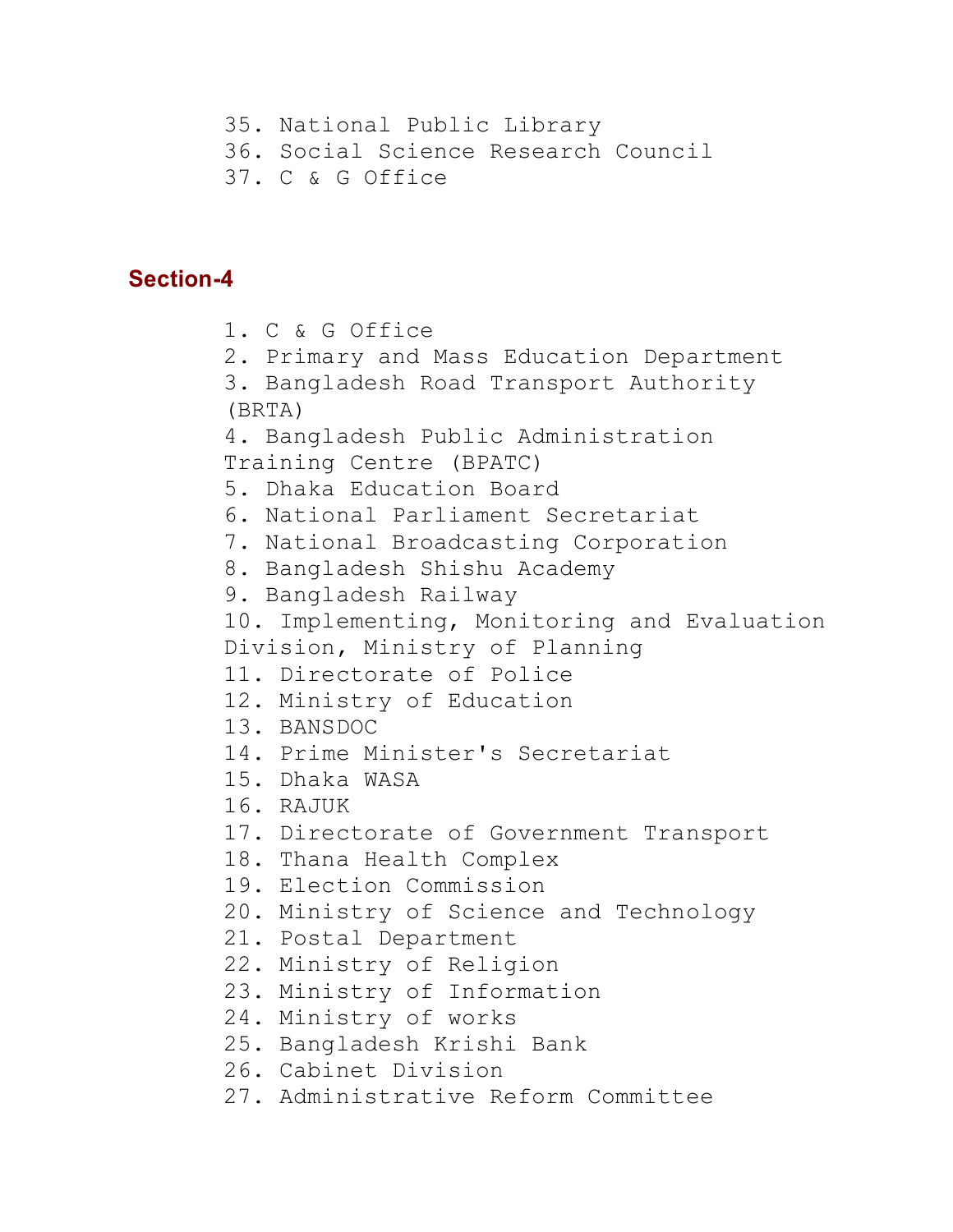28. Directorate of Youth Development 29. Bangladesh Export Processing Zone Authority 30. Tariff Commission 31. Bangladesh House Building Finance Corporation

#### **Section-5**

1. Assistance of Dhaka District Administration regarding Land Revenue Management

2. Advisory Services to Directorate of Land Record and Survey regarding Computerization

3. Advisory Services to Bangladesh National Scientific and Technical Documentation

 Centre (BANSDOC) regarding Computerization

4. Assistance to National Academy of Education management (NAEM) in conducting examination for recruitment of Programmer

5. Assistance for recruitment of programmer of Army Head Quarter

6. Technical assistance of Ministry of Science and Information & Communication Technology for installation of a Network

7. Advisory Services to Ministry of Land in modernization of Record and Map management through computerization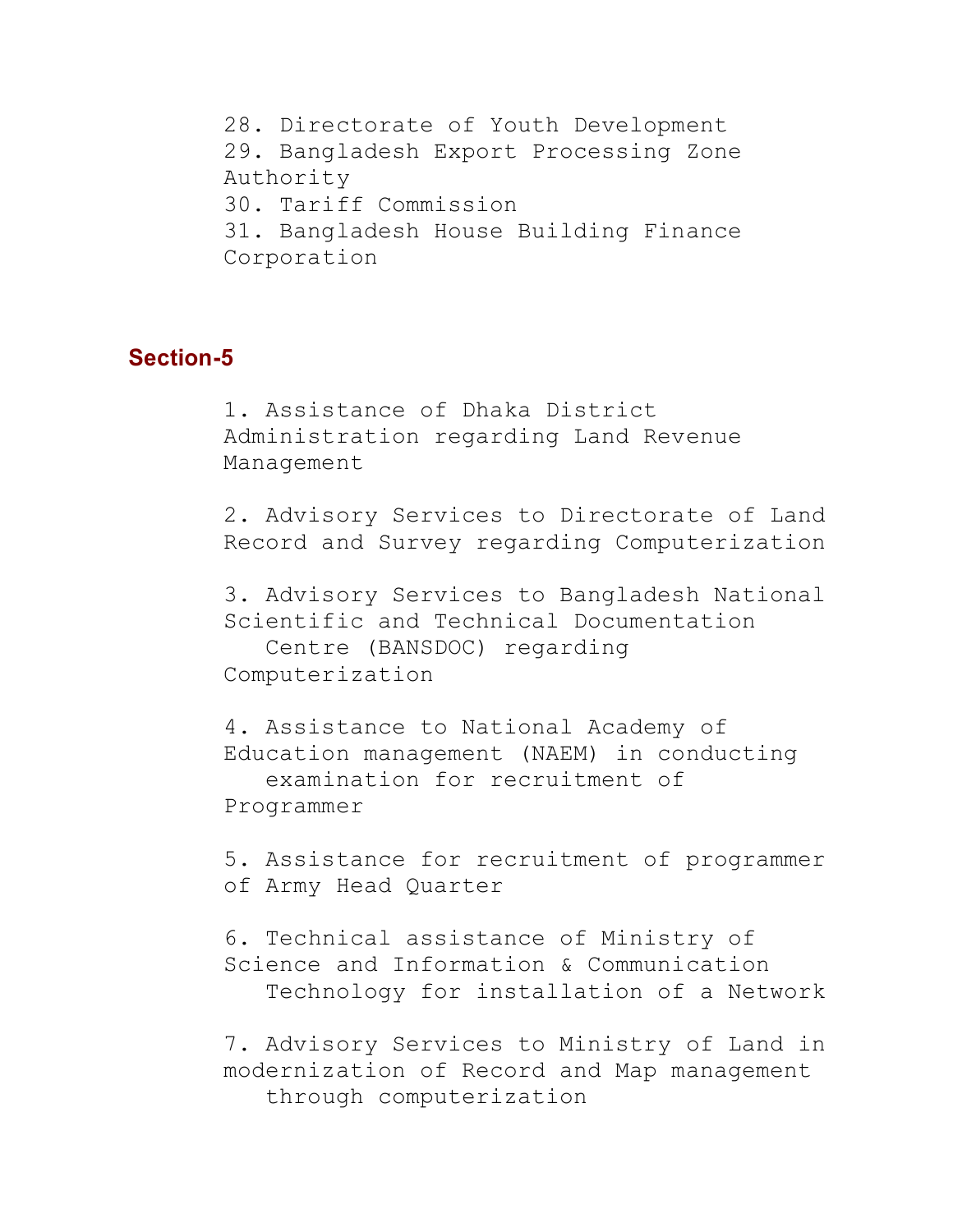8. Advisory Services to Bangladesh Public Administration Training Centre regarding Computerization

9. Dock Workers management Board, Chittagong

10. Advisory Services to PACC regarding expansion of Computer Systems

11. Advisory Services to Directorate of Secondary and Higher Education to introduce Computer Course on College level

12. Advisory Services to Directorate of National Security Intelligence about computerization

13. Advisory Services to Dhanmondi Government Girls' School about computerization

14. Advisory Services to IMED for procurement of computers

15. Advisory Services to Ministry of Finance for evaluating tender to procure computer

16. Assistance to Saudi Bangladesh Industrial and Agricultural Investment Company

regarding computerization

17. Advisory Services to Ministry of Education about computer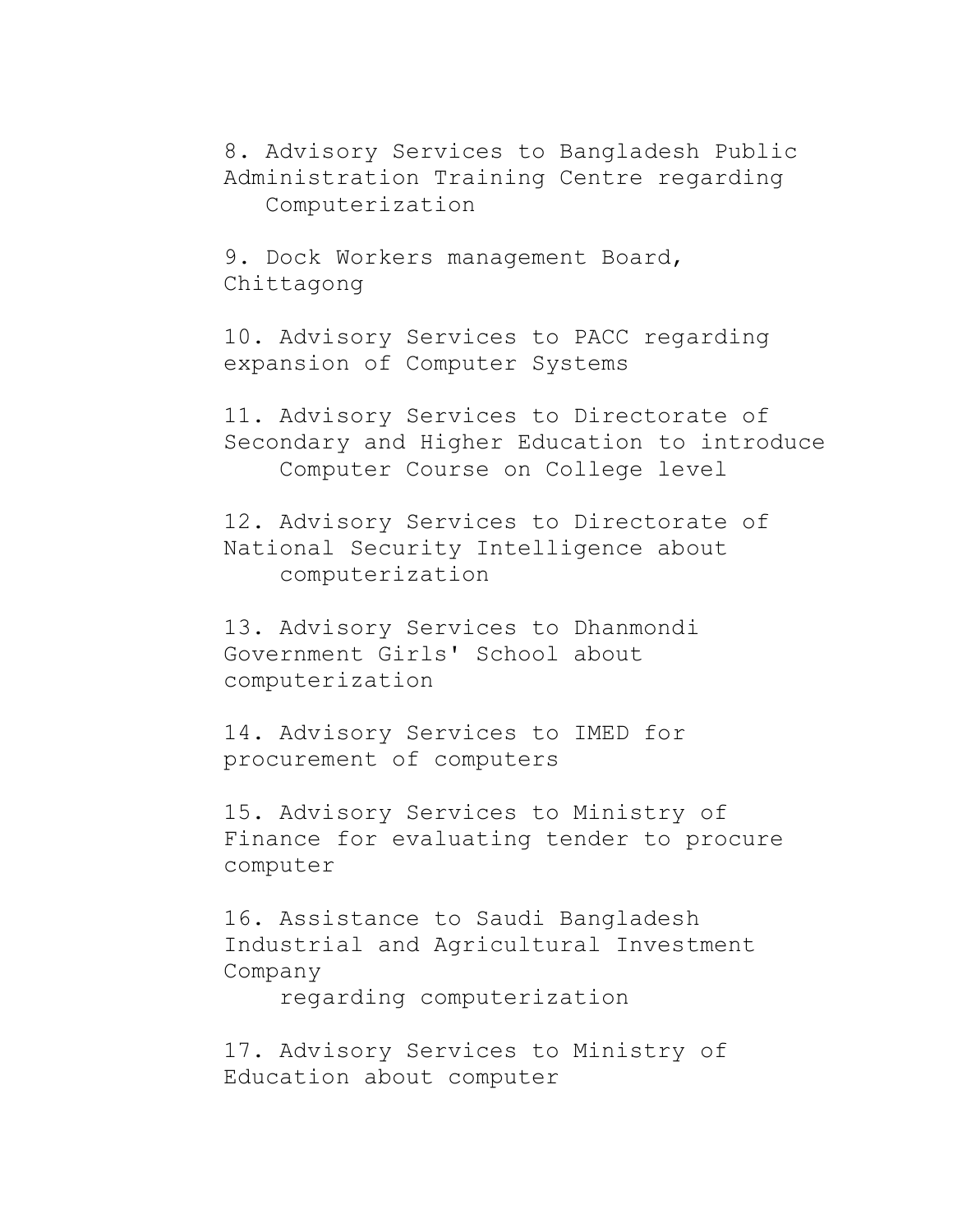- 18. Conducted Aptitude and Programming test
- for recruitment of Programmers for Secondary Education Development Project
- 19. Conducted examination for recruitment
- of computer personnel of Directorate of Fisheries

20. Advisory Services to Directorate of Primary Education for procurement of Computer

21. Advisory Services to Ministry of Religion for procurement of Computer

22. Verification and evaluation of the report of ODA consultant regarding Computerization of Police Department

23. Assistance to Sub-Committee on Computer of BSTI on formulation of standard Bengali Code

24. Conducted Examination for recruitment of computer personnel for Bangladesh Airforce

25. Advisory Services to Ministry of Education to computerize S.S.C and H.S.C examination result

26. Assistance to RAJUK to installation computer system

27. Advisory Services to Ministry of works and Housing to design computer system

28. Advisory Services to Cabinet Division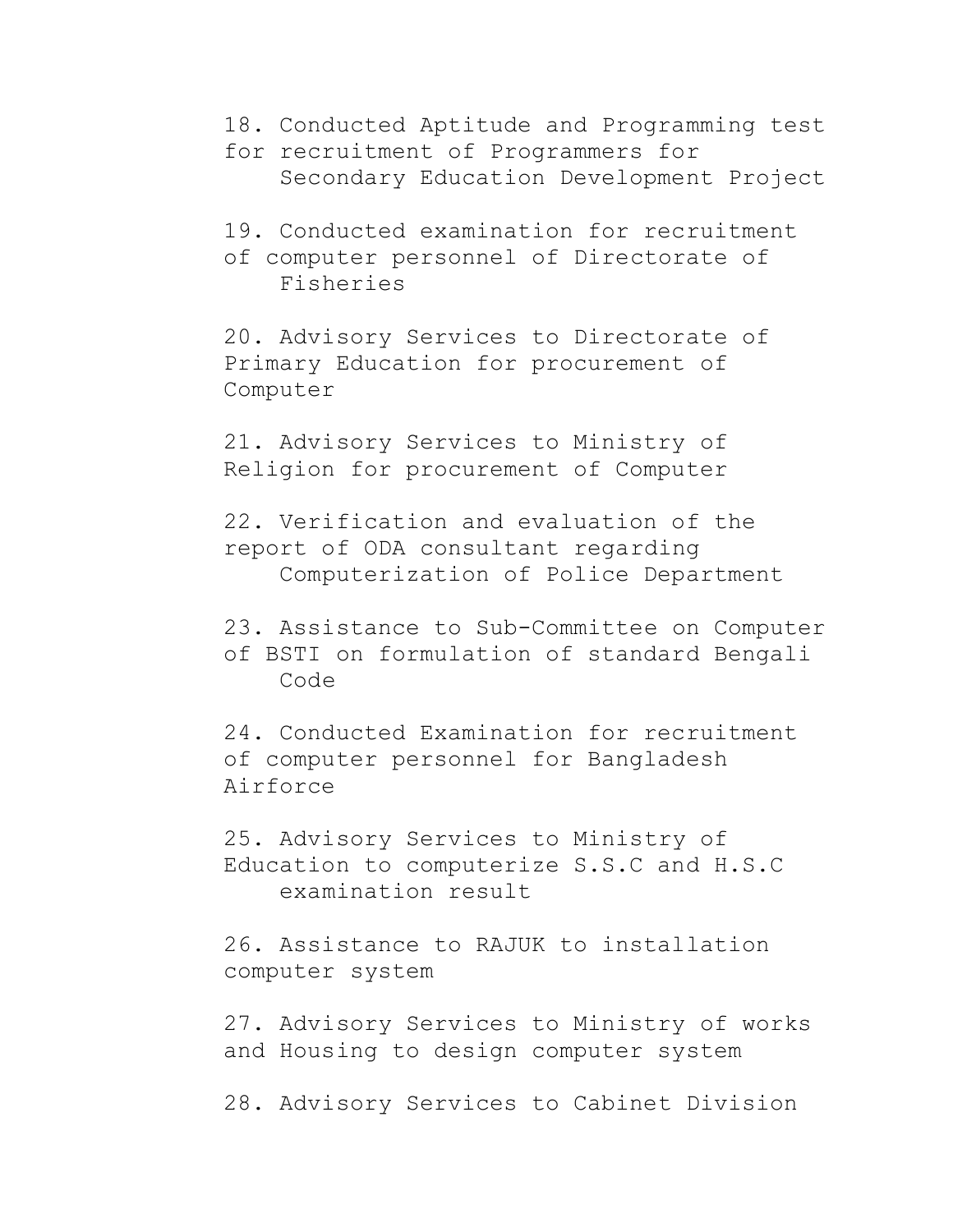to install computer system

29. Advisory services to Administrative Reform Committee regarding computerization

30. Advisory services to Directorate of Youth Development regarding application of computer

31. Assistance to Dhaka City Corporation about application of Computer

32. Advisory services to Bangladesh Krishi Bank for procurement of computer

33. Advisory services to Bangladesh National Parliament Secretariat about application

of computer

34. Assistance to Directorate of Women Affairs about application of computer

35. Assistance to Ministry of Education about feasibility of data entry industry

36. Advisory services to Ministry of establishment about computer department of Jiban

Bima Corporation

37. Assistance to Postal Department about computerization

38. Assistance Election Commission on Voters Database and ID Card Project

39. Assistance to BDR to introduce Computer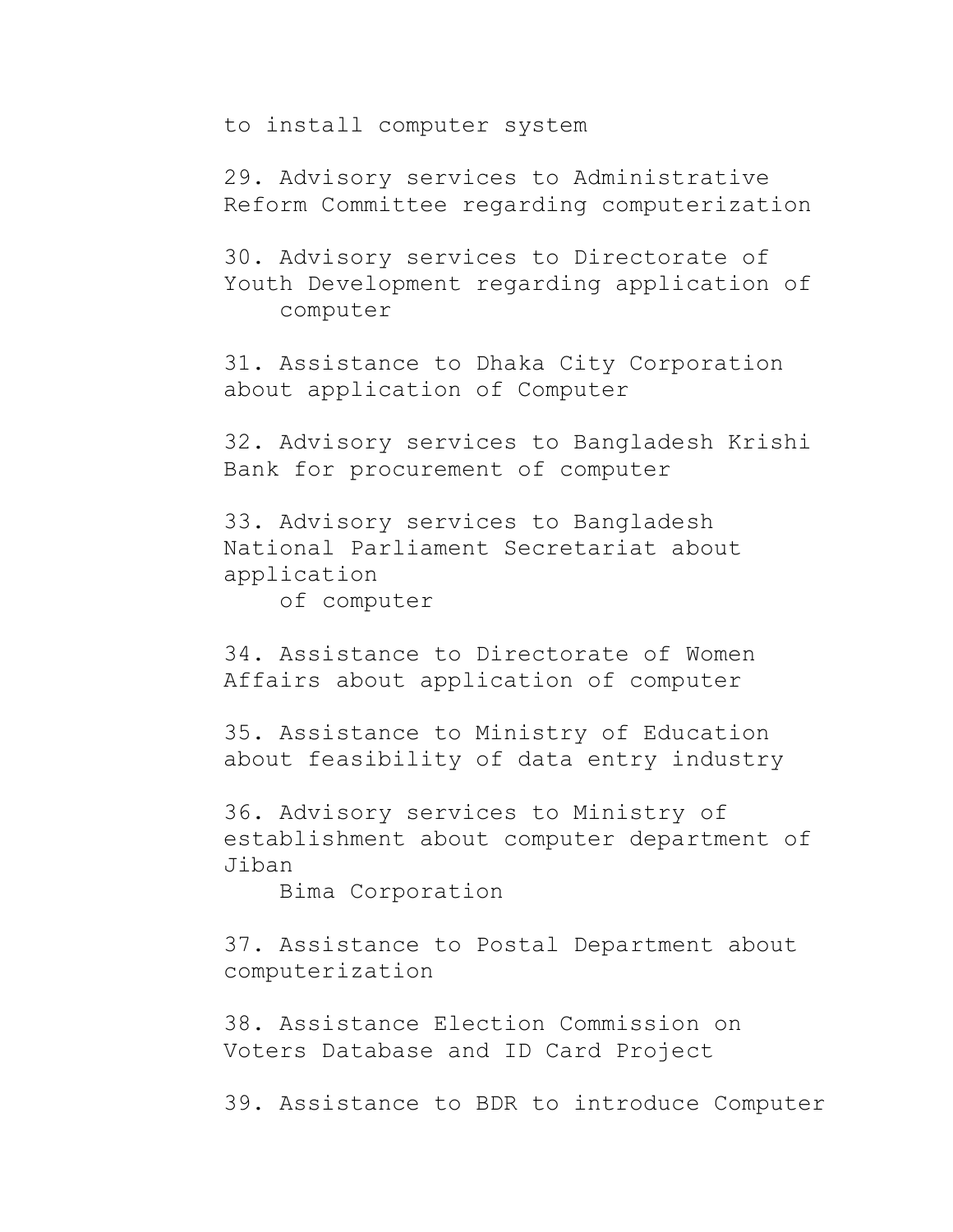40. Advisory services to Directorate of Controller General Defense Finance (CGDF) on

 Defense services officers payroll computerization

41. Advisory services to BG Press to control Data Entry Productivity Standard

42. Advisory services to WASA to introduce computer

43. Advisory services to Sub-Committee on Computer of BSTI

44. Assistance to Security Printing press to recruit computer personnel

45. Assistance to Ministry of Water Transport regarding computer training of employee

46. Advisory services to Directorate of Technical Education to procure computer

47. Assistance to Directorate of Secondary and higher Secondary Education to verify computer and peripheral

48. Advisory services to T&T Staff College to establish a computer laboratory

49. Advisory services to IMED under Ministry of Planning to procure computer

50. Advisory services to Ministry of Foreign Affairs to recruit lecturer of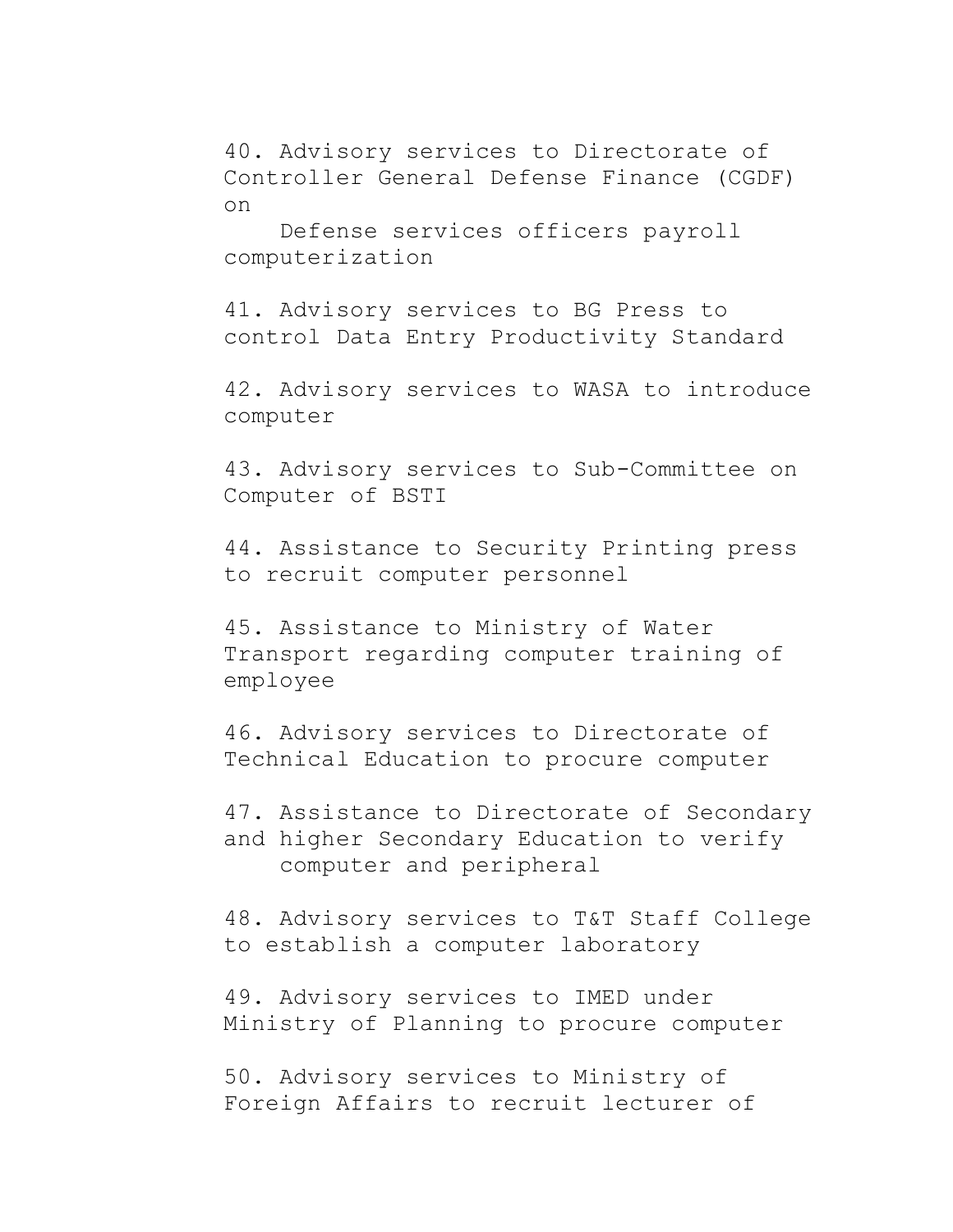computer

 for Bangladesh Mission School in Saudi Arabia

51. Advisory services to Support for Monitoring Sustainable Development unit in Bangladesh Project to procure computer

52. Advisory services to Adarsha Gram Project of Ministry of land to a computer Expert

53. Assistance to appoint consultant for installation computer and develop system

54. Assistance to Ministry of Education and open University on feasibility study of Software and Data Entry Industry

55. Advisory services to Directorate of Housing and Work about computerization

56. Assistance to Gazipur Women's College to recruit Lecturer of computer

57. Advisory services to President's Secretariat about installation of computer

58. Advisory services to National Parliament Secretariat about application of computer

59. Advisory services to Directorate of Women Affair about computerization

60. Advisory services to Ministry of Education about Data Entry Industry in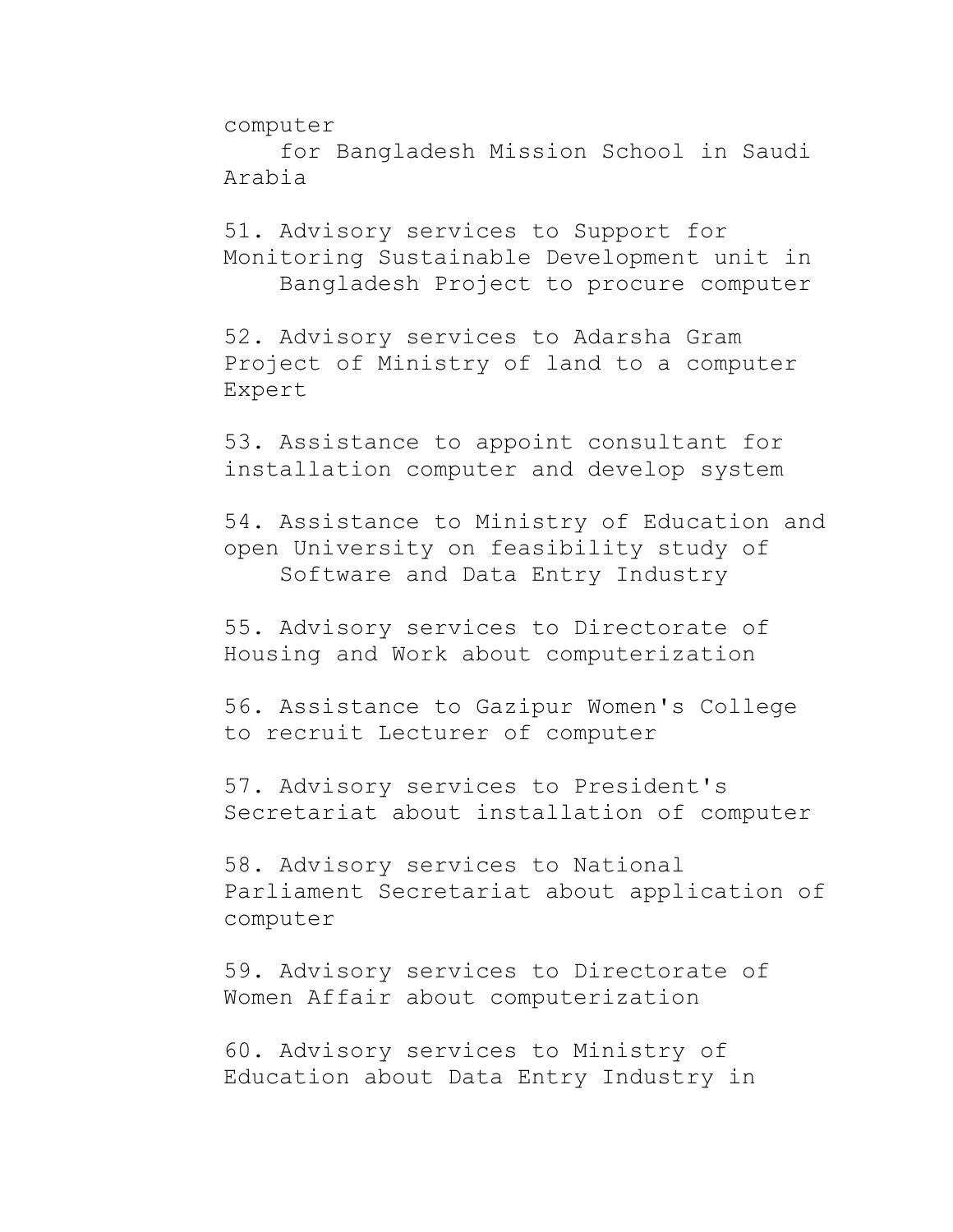technical education system.

#### **Section-6**

1. Advisory services to Land Record and Survey

2. Advisory services to Ministry of Land about computerization of land records

3. Assistance to Public Library about purchase of Microcomputer

4. Evaluation of tender for purchase of computers for Ministry of Home Affairs

5. Advisory services to RAJUK

6. Advisory services to National Board of Revenue in computerization

7. Advisory services to National Data Bank in computerization

8. Conducted tests for Assistant Programmer for Power Development Board

9. Advisory services for computerization of Dhaka WASA

10. Designing computer systems for national Security Intelligence

11. Advisory services to Prime Minister's Secretariat about purchase of computers and related matters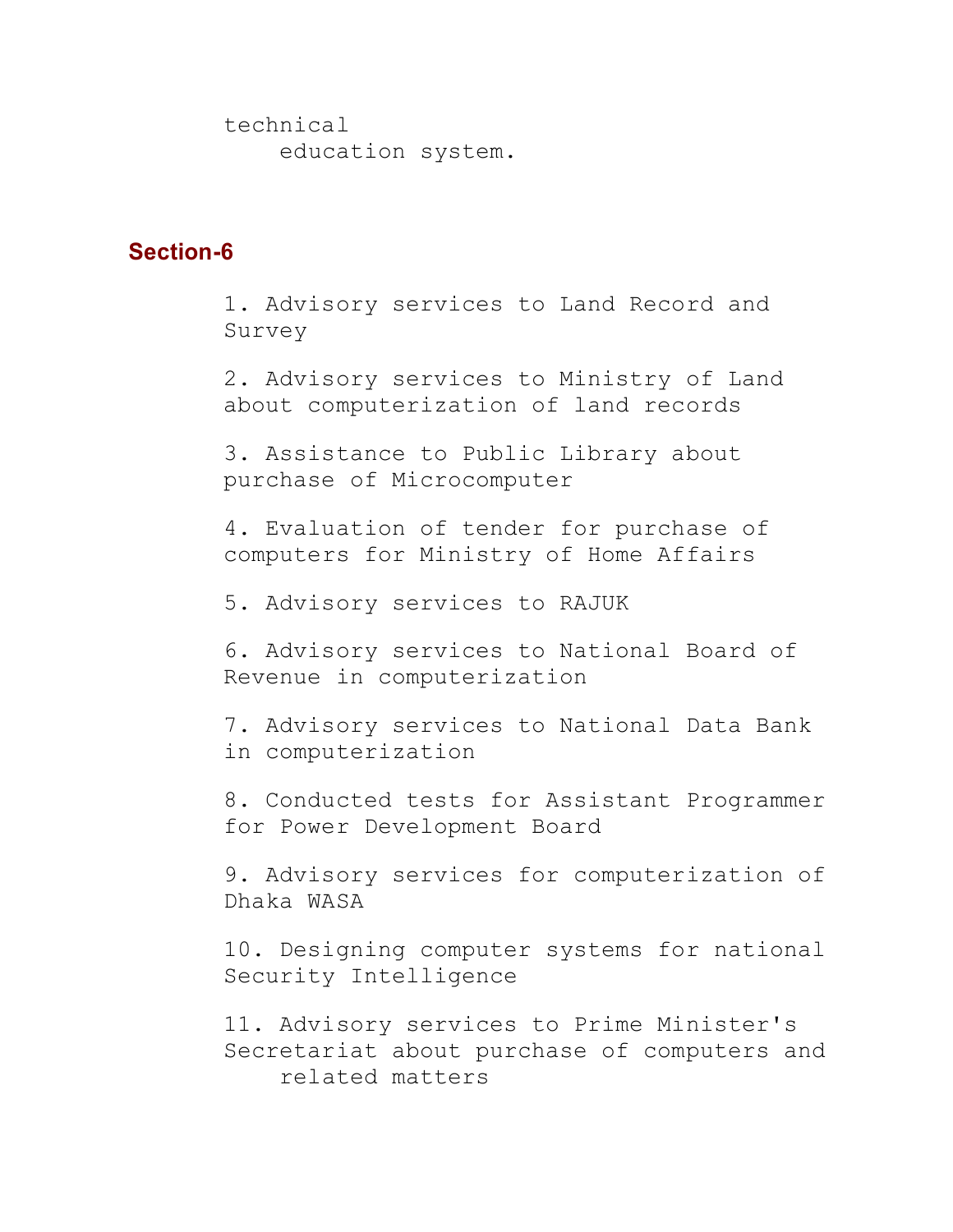12. Advisory services to the Secretariat of national Assembly in repair of computer

systems in evaluation of computer skill

of reporters and in recruitment of computer personnel

13. Advisory services to Technical Education Board in Purchase of Computers

14. Technical Evaluation of tenders for purchase computer of Election Commission

15. Preparation of Tender Schedule for computer purchase of Ministry of Foreign Affairs

16. Evaluation of tenders for purchase of computer for Election Commission

17. Conducted tests for recruitment of programmers for Power Development Board

18. Evaluation of tender schedule for installation of a network in BCSIR

19. Inspect computer room and services to Ministry of Finance regarding recruitment of

computer personnel.

20. Technical advisory services to PATC for procurement of computer

21. Evaluation of tender schedule for procurement of computer in Ministry of Religion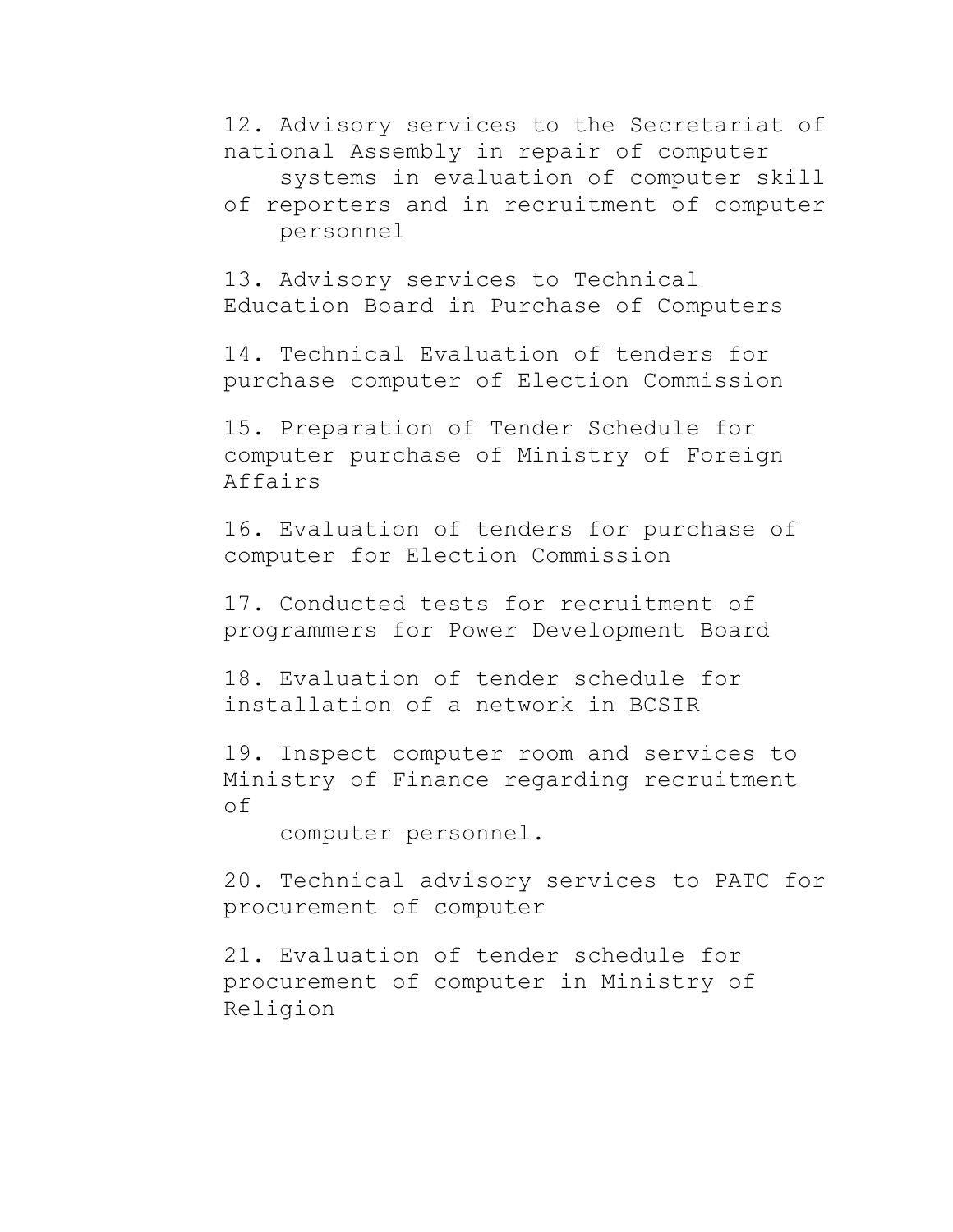22. Evaluation of tender schedule for procurement of computer in cardiovascular institute and hospital

23. Assistance to RAJUK Model School and College for procurement of computer and peripheral

24. Technical Evaluation of tender schedule for procurement of computer and assistance to recruit manpower in Directorate of Secondary and Higher Secondary Education

25. Evaluation of tender schedule of purchase of computer and assistance to appoint a

 consultant in Department of Primary and Mass Education

- 26. Assistance to Evaluate tender Schedule for purchase of computer of Bureau of Anti Corruption
- 27. Assistance to BANSDOC regarding installation of network and recruitment of personnel

28. Assistance to Ministry of Science and Information & Communication Technology for recruitment of programmer, Librarian and operator

29. Advisory services to Rupali Bank about computer

30. Assistance to Technical committee and computer Faculty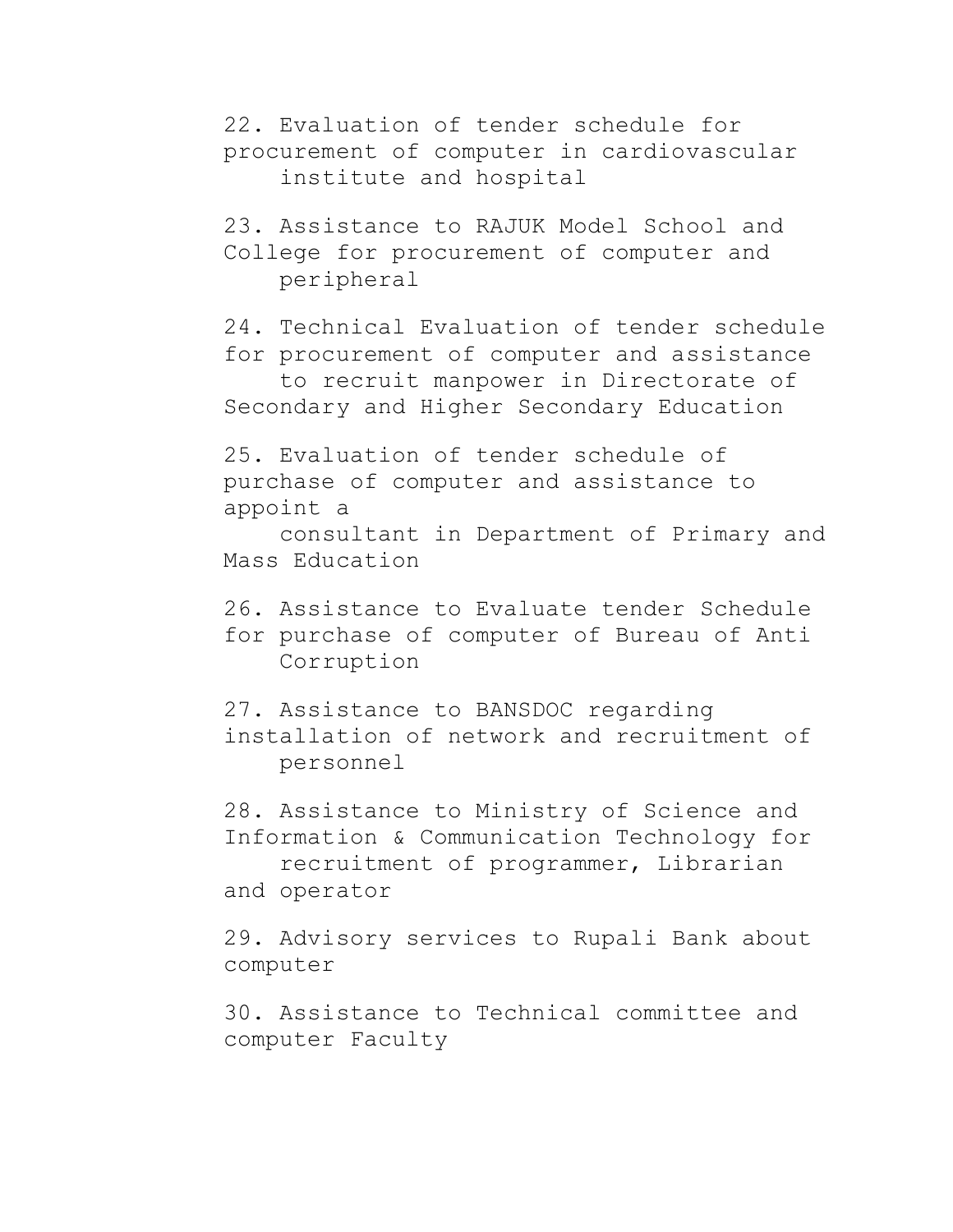31. Assistance to Ministry of Education, Education Board for recruitment of personnel

32. Assistance to Ministry of Establishment about procurement of computer, recruitment of personnel and declaration condemning

o Mini Computer

33. Evaluation of tender Schedule for computerization of Primary Scholarship Examination in Directorate of primary

Education

34. Assistance to Ministry of Education for recruitment of computer personnel

35. Technical assistance to BSTI Head Office for purchasing computer, Laser Printer and

other peripherals

36. Advisory services to Appellate Division Supreme Court to recruit manpower and on

 repair, maintenance and upgrading the existing system

37. Assistance to Bangladesh Institute of Administration and Management for recruitment

of computer, personnel

38. Advisory services to Mohammadpur Fertility Services and training centre about

computer

39. Advisory services to Bangladesh Tariff Commission regarding computerization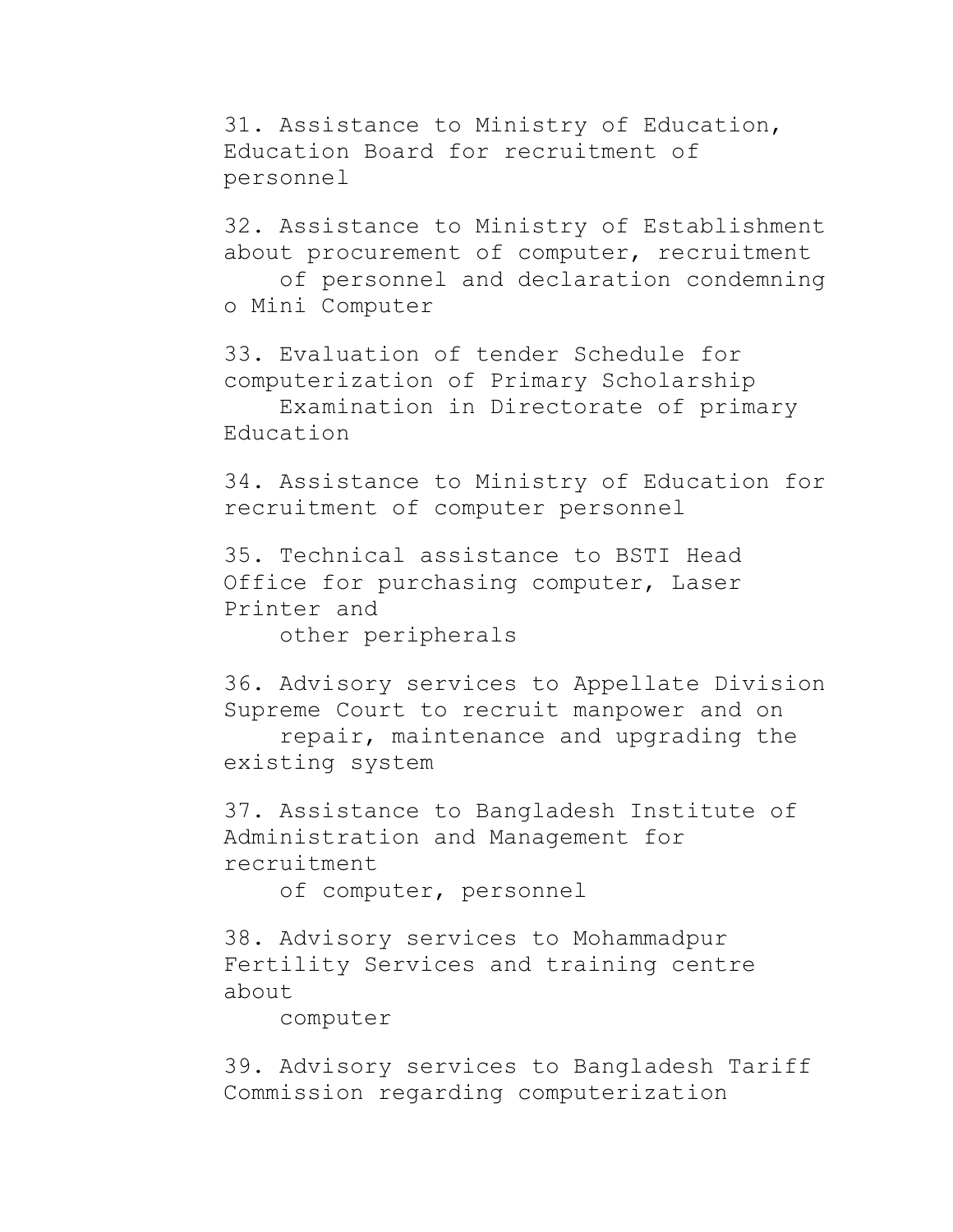40. Advisory services to Bangladesh Film Development corporation for introducing Computer Network

41. Advisory services to Bangladesh inland water transport corporation regarding procurement of computer

42. Conducted examination to recruit computer personnel for office of chief Administrative Officer of Ministry of Defense

43. Advisory services to Trading Corporation of Bangladesh about computer system

44. Assistance to Ministry of Defense about computerization

45. Advisory services to Ministry of Food about repair of computer

46. Assistance to Ministry of Education in preparation of tender specification for purchasing computer and peripheral for Selected Non-government Secondary School renovation and Development project

47. Technical Evaluation of tender schedule for procurement of computer in BANBEIS

48. Evaluation of tender specification and inspection of supplied computer of personnel

department of Banga Bhaban

49. Evaluation of tender schedule for procurement of computer and peripheral for